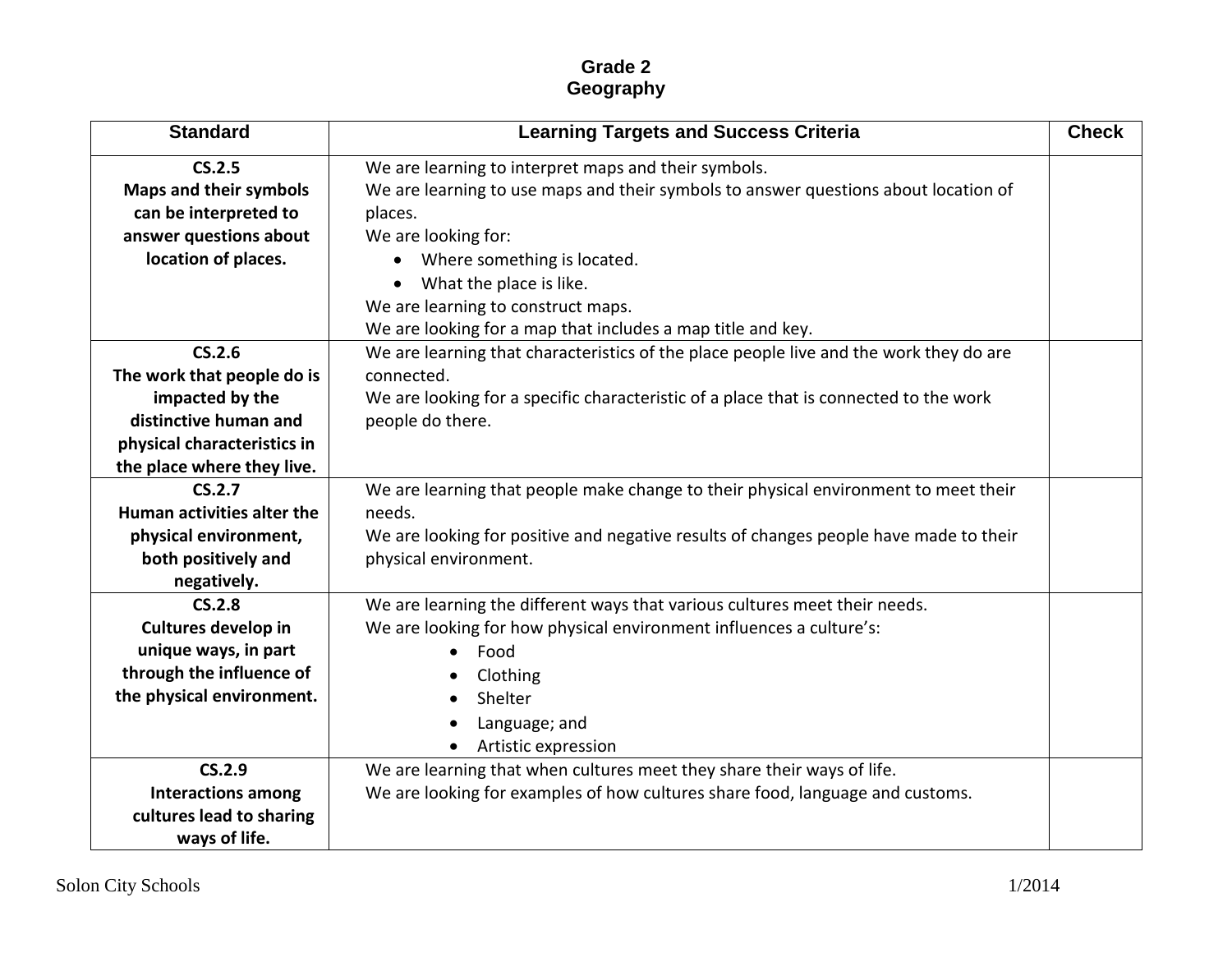## **Change Over Time Learning Targets Grade 2**

| <b>Standard</b>                                                                                   | <b>Learning Targets and Success Criteria</b>                                                                                                                                                                       | <b>Check</b> |
|---------------------------------------------------------------------------------------------------|--------------------------------------------------------------------------------------------------------------------------------------------------------------------------------------------------------------------|--------------|
| CS.2.1<br>Time can be shown graphically<br>on calendars and timelines.                            | We are learning to show time on calendars and<br>timelines.<br>We are looking for:<br>Days, weeks, months and year<br>Series of related events to be placed in<br>$\bullet$<br>chronological order                 |              |
| CS.2.2<br>Change over time can be shown with<br>artifacts, maps and photographs.                  | We are learning that daily life has changed from the<br>past to the present.<br>We are looking for how we can use artifacts, maps<br>and photographs to tell how daily life has changed<br>over time.              |              |
| CS.2.3<br>Science and technology have<br>changed daily life.                                      | We are learning to identify that daily life for people<br>has changed over time.<br>We are looking for how science and technology has<br>changed the way people communicate and travel.                            |              |
| CS.2.4<br>Biographies can show how peoples'<br>actions have shaped the world in<br>which we live. | We are learning to understand that actions of<br>individuals make a difference in the world.<br>We are looking for how an individual's actions,<br>explained in a biography, made an impact on the<br>world today. |              |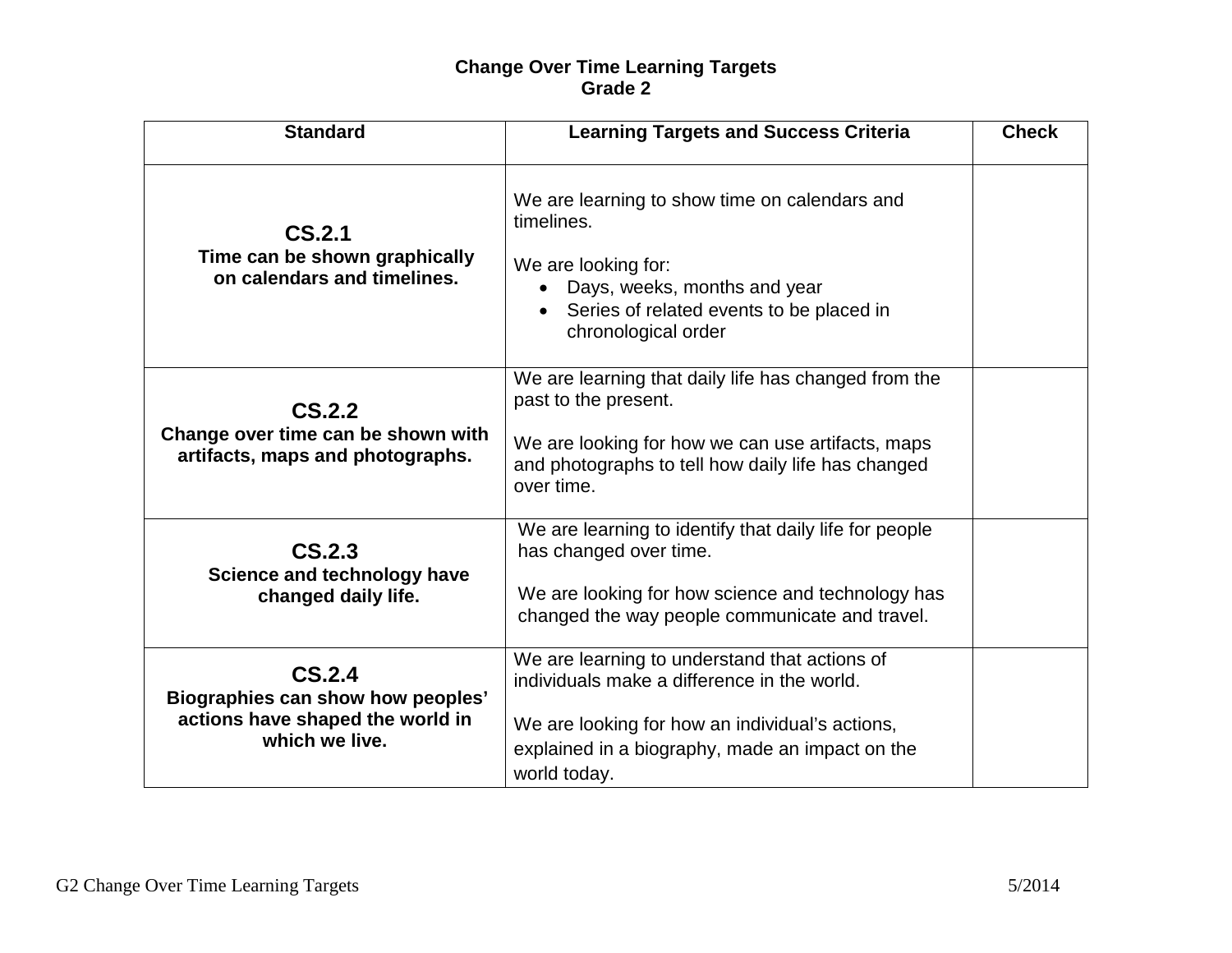## **Grade 2 Economics**

| <b>Standard</b>                                                                                                      | <b>Learning Targets and Success Criteria</b>                                                                                                                                                         | <b>Check</b> |
|----------------------------------------------------------------------------------------------------------------------|------------------------------------------------------------------------------------------------------------------------------------------------------------------------------------------------------|--------------|
| ECON <sub>13</sub> .<br>Information displayed on bar<br>graphs can be used to compare<br>quantities.                 | We are learning to use bar graphs to compare<br>amounts.<br>We are looking for a bar graph that compares two<br>or more amounts.                                                                     |              |
| <b>ECON 14</b>                                                                                                       | We are learning how resources are used.                                                                                                                                                              |              |
| Resources can be used in various<br>ways.                                                                            | We are looking for more than one way to use a<br>resource.                                                                                                                                           |              |
| <b>ECON 15</b><br>Most people around the world work<br>in jobs in which they produce<br>specific goods and services. | We are learning to explain why most people work in<br>jobs where specific goods and services are<br>produced.<br>We are looking for examples of how people in a<br>community buy goods and services. |              |
| ECON <sub>16</sub><br>People use money to buy and sell<br>goods and services.                                        | We are learning to explain how people use money<br>to buy and sell goods and services.<br>We are looking for examples of people using money<br>to buy or sell goods or services.                     |              |
| <b>ECON 17</b><br>People earn income by working.                                                                     | We are learning to explain how people earn<br>income.<br>We are looking for jobs people have to earn money<br>they can use to buy what they need and want.                                           |              |